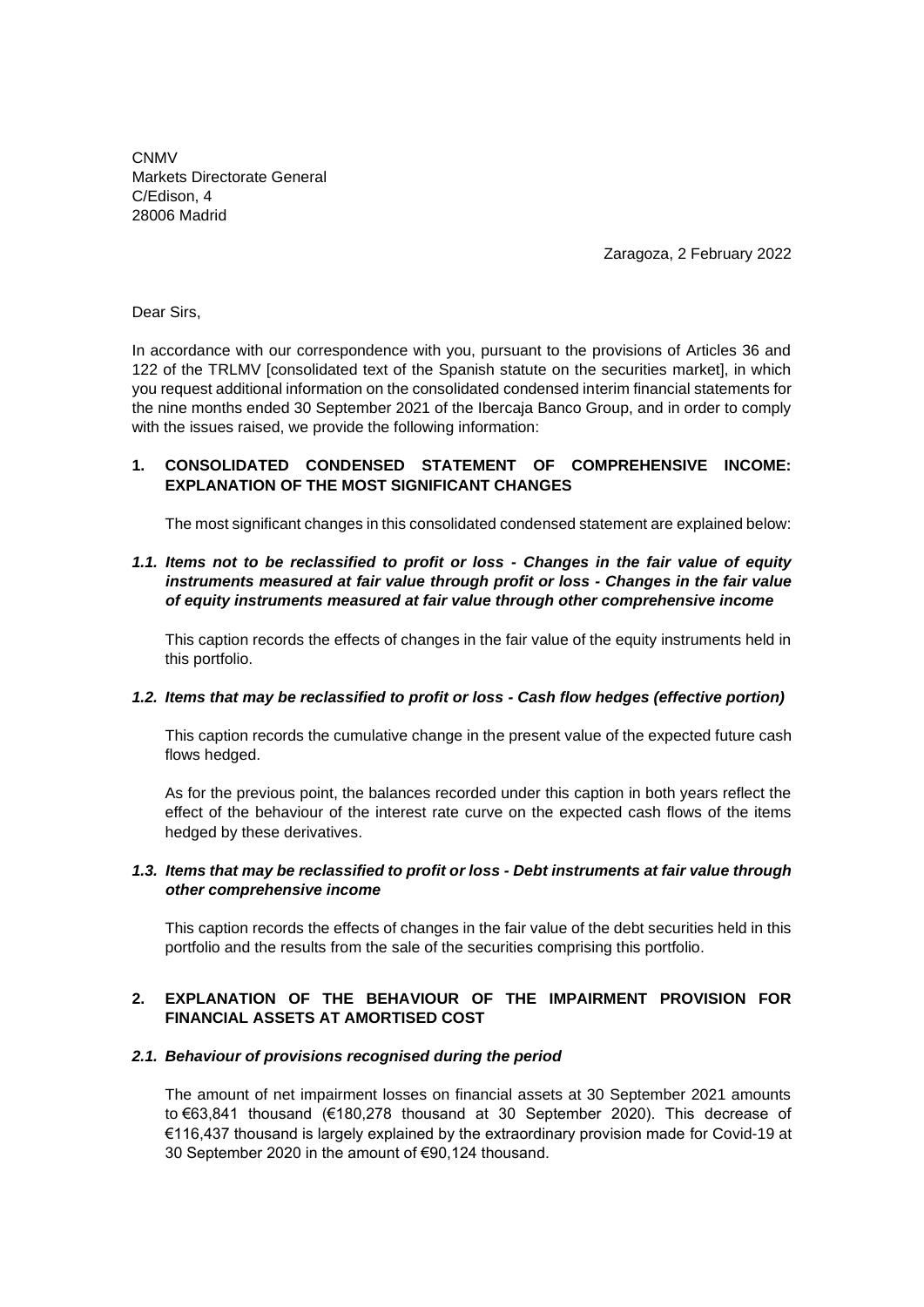During the second quarter of 2020, there were numerous communications and recommendations from domestic and international regulators and supervisors on the treatment that credit institutions should apply when managing the credit risk of their financial assets in view of the high uncertainty at the time of the pandemic. It is worth mentioning the IASB's communication of 27 March regarding the adaptation of IFRS 9 to the situation created by Covid-19 (*"IFRS 9 and Covid-19: Accounting for expected credit losses applying IFRS 9 Financial Instruments in the light of current uncertainty resulting from the Covid-19 pandemic")* in which institutions were encouraged to make "overlays" or post-model adjustments to reflect factors that were not captured by credit risk models, and the ECB communication of 1 April, which also refers to the use of post-model adjustments to reflect the effects of the exceptional situation, which were not captured by the "ordinary" credit risk models of financial institutions. Therefore, in order to record the worst-case macroeconomic outlook forecast at that time, since internal credit risk models had not been recalibrated, a provision of €90 million was recorded at 30 September 2020, based on estimates made by the Bank's management.

Disregarding this extraordinary provision, the balance at 30 September 2020 would amount to €89,944 thousand, representing a change of €26,103 thousand compared to the same period in 2019.

For year-end 2020, given that the macroeconomic effect was already reflected by the recalibration of credit risk models, the Group's management, as mentioned in Note 11.6.3 to the Consolidated Financial Statements for 2020, recorded €52 million as a post-model adjustment to cover the increase in credit risk of customers who were not in default at the end of 2020, but who, due to the ongoing deterioration of the macroeconomic situation, were expected to move to Stage 2 in 2021, since the potential effect of transitions between stages is not reflected by the internal models. This allocation was made in response to the communications and recommendations of the ECB and other domestic and supranational bodies, in which they urged institutions to hedge against the "cliff effect" that borrowers would suffer once the flexibility and economic support measures were terminated. However, given that the economic effects of this pandemic have been protracted over a longer time than expected and that measures to ease and boost economic activity continue to be applied to mitigate these effects, the portfolio of borrowers most likely to move to Stage 2 has benefited from these measures. This has avoided, for the time being, the "cliff effect" forecast by the Group in its projections for 2021.

This fact is evidenced in the analysis carried out by the Bank on transactions of this kind that have seen their accounting classification modified from Stage 1 in December 2020 to Stage 2 in September 2021. The impact on the impairment of these transactions amounts to approximately €5 million, an immaterial amount when compared to the total write-downs made during the year and the subsequent adjustment to the model recorded in the Group's consolidated balance sheet. This vindicates the prudent approach followed by Group management in maintaining unchanged, at 30 September 2021, the adjustment to the model of €52 million recorded at the end of 2020.

To explain the variation in provisions in the reference period, it should be considered that the recalibration in force at 30 September 2021 corresponds to year-end 2020, while the recalibration of 30 September 2020 corresponds to year-end 2019, so the differences in the parameters between the two models are factors to be considered in the explanation of the behaviour of provisions. As mentioned in Note 5.6.3 to the 30 September 2021 consolidated condensed interim financial statements, the Bank is currently working on recalibrating its internal credit risk models and, for the sake of prudence, has decided not to incorporate the improved economic outlook for this period, and has not made any subsequent adjustment to the model as it did in the same period of 2020 for this item.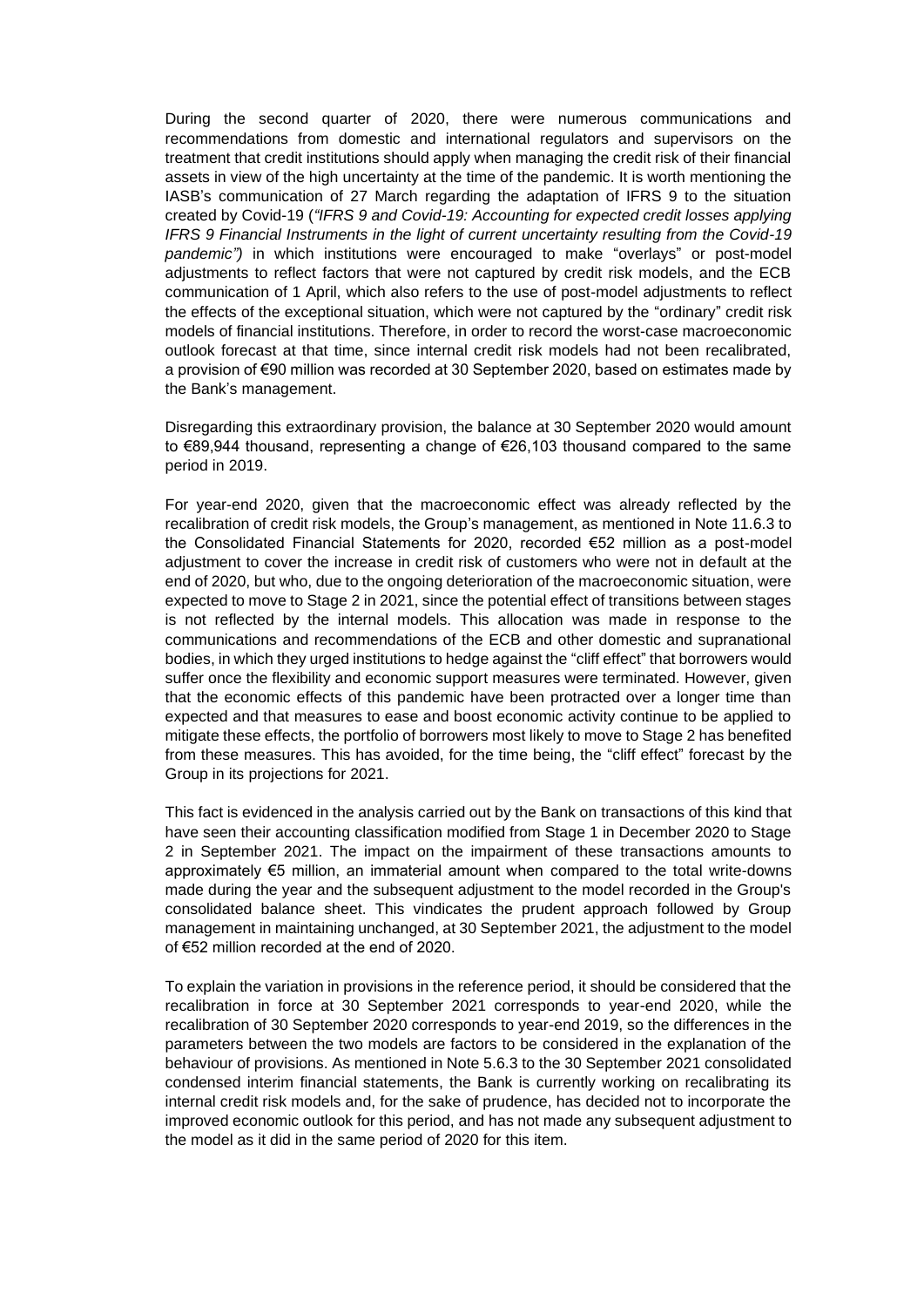At the date of writing this reply, the Bank is considering the impacts of the changes made to both the parameters and the macroeconomic scenarios, in line with the Bank of Spain's published forecasts. In addition, sensitivity analyses are being conducted on the new scenario weighting used, whose distribution is now as follows:

|                     | 2021 | 2020 |
|---------------------|------|------|
| Best-case scenario  | 10%  | 10%  |
| Baseline scenario   | 60%  | 70%  |
| Worst-case scenario | 30%  | 20%  |

Finally, in accordance with the recommendations of ESMA, the Group is assessing the assumptions of the subsequent adjustment to the model explained above, so as to make the necessary adjustments and adapt it as best as possible to the expected transition between stages of the transactions subject to ICO-Covid, which, as explained above, are the transactions with the highest probability of transition, both due to the segment of customers affected and the nature of these government measures.

In any case, we would like to inform you that we do not expect any significant adjustments due to either the recalibration of the credit risk models or the potential modifications in the subsequent adjustment to the model.

#### *2.2. Changes in the classification by stages of financial assets at amortised cost*

Below we present the behaviour of financial assets at amortised cost by accounting stage, as well as the performance of collective hedges for each of the stages:

|                                     | Thousands of euros |           |         |            |  |
|-------------------------------------|--------------------|-----------|---------|------------|--|
|                                     | 30/09/2021         |           |         |            |  |
|                                     | Stage 1            | Stage 2   | Stage 3 | Total      |  |
| Gross amount                        | 38,530,811         | 1,621,159 | 841.123 | 40,993,093 |  |
| Provisions for impairment of assets | 51,285             | 123.242   | 414.725 | 589.252    |  |
| Of which: calculated collectively   | 51,285             | 111,658   | 320,618 | 483,561    |  |
| Of which: calculated separately     |                    | 11.584    | 94.107  | 105.691    |  |
| Net amount                          | 38,479,526         | 1.497.917 | 426,398 | 40,403,841 |  |
| <b>Collective hedaina</b>           | 0.13%              | 6.89%     | 38.12%  | 1.18%      |  |

|                                     | Thousands of euros |           |           |              |
|-------------------------------------|--------------------|-----------|-----------|--------------|
|                                     | 31/12/2020         |           |           |              |
|                                     | Stage 1            | Stage 2   | Stage 3   | <b>Total</b> |
| Gross amount                        | 37,683,374         | 1,677,854 | 1,010,697 | 40,371,925   |
| Provisions for impairment of assets | 52.154             | 132,330   | 460.616   | 645.100      |
| Of which: calculated collectively   | 52.154             | 120,060   | 363,511   | 535,725      |
| Of which: calculated separately     |                    | 12.270    | 97.105    | 109,375      |
| Net amount                          | 37,631,220         | 1.545.524 | 550.081   | 39,726,825   |
| <b>Collective hedging</b>           | 0.14%              | 7.16%     | 35.97%    | 1.33%        |

As can be seen in these tables, both Stage 1 and Stage 2 remained relatively stable during the first nine months of 2021, with the most significant variation occurring in Stage 3, whose decline, as shown in Note 5.4.4 to the September 2021 consolidated condensed interim financial statements, is mainly explained by the collections and exits of arrears and foreclosures made during the year, and a reduction in the volume of entries in Stage 3 with respect to the same period of the previous year.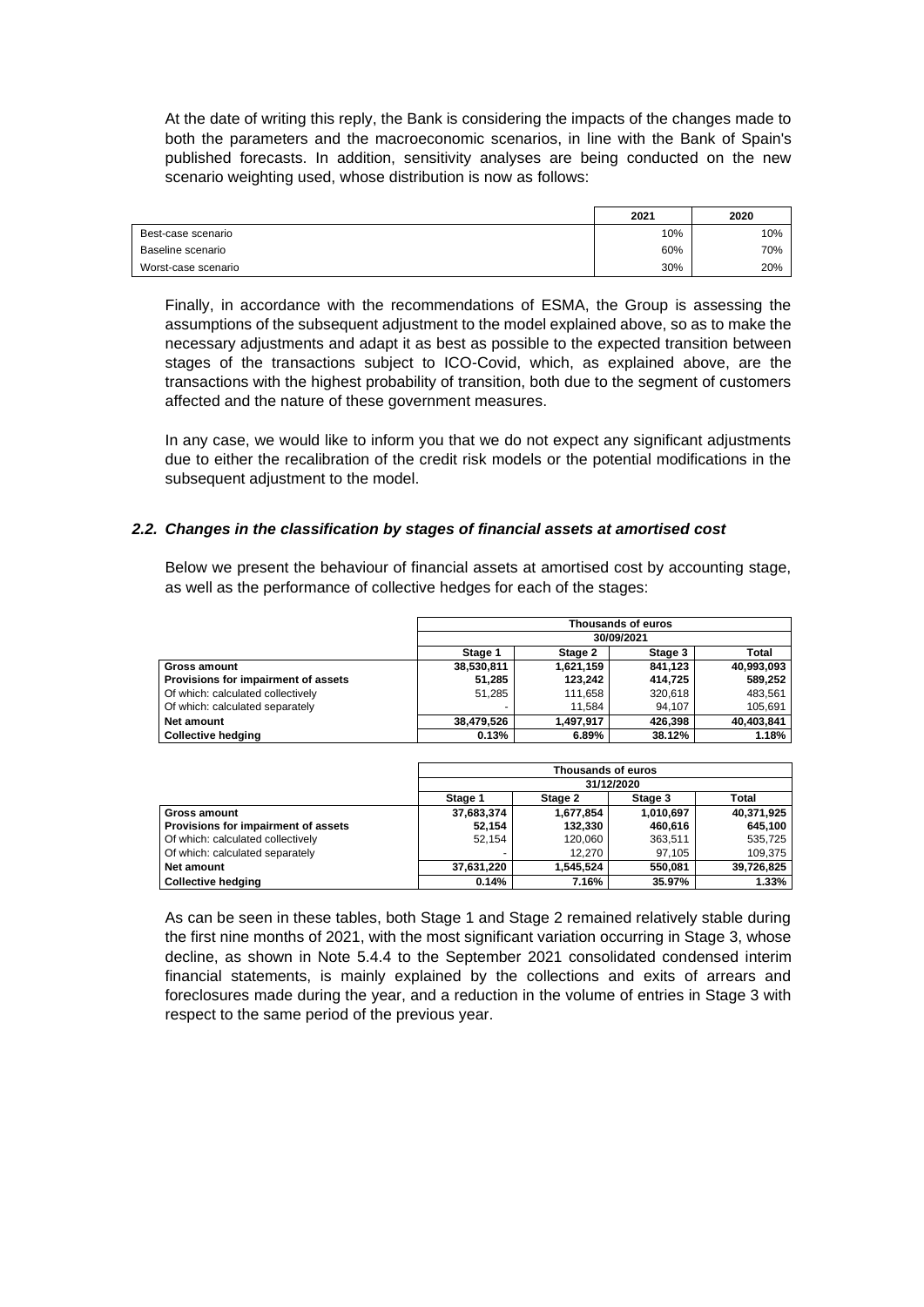## **3. PROVISIONS: DETAIL AND BEHAVIOUR OF OTHER PROVISIONS**

Below is the movement during the nine months of 2021 in "Provisions - Other provisions" in the consolidated balance sheet, showing the detail of contingencies covered by these funds:

|                                       | Thousands of euros              |                  |                  |                        |                    |                                 |
|---------------------------------------|---------------------------------|------------------|------------------|------------------------|--------------------|---------------------------------|
|                                       | <b>Balance at</b><br>31/12/2020 | <b>Transfers</b> | <b>Reversals</b> | <b>Amounts</b><br>used | Other<br>movements | <b>Balance at</b><br>30/09/2021 |
| Floor clauses                         | 20.659                          | 5.516            |                  | (11, 295)              |                    | 14,880                          |
| ERE funds                             | 207,379                         | 3.491            | -                | (49,880)               |                    | 160,990                         |
| Mortgage expense claims               | 5,367                           | 940              | -                | (4, 543)               |                    | 1,764                           |
| Unsecured and secured buyer<br>claims | 10,330                          | 588              | (850)            | (2, 234)               |                    | 7,834                           |
| Other ordinary business risks         | 653                             | 240              | (153)            |                        |                    | 740                             |
| Provisions of subsidiaries            | 2.208                           | 11               | (3)              | (1,053)                | 26                 | 1.189                           |
| <b>Total remaining provisions</b>     | 246.596                         | 10.786           | (1,006)          | (69,005)               | 26                 | 187.397                         |

The legal justification for the most significant provisions is explained in Note 9 to the consolidated condensed financial statements. Minor provisions are made for legal contingencies or potential losses arising from the Group's ordinary activities and are recorded in accordance with the requirements of point 14 of IAS 37 *Provisions, Contingent Liabilities and Contingent Assets*.

During the third quarter of 2021, a provision of €3 million was made for a contingency related to labour costs arising from restructuring processes in previous years.

## **4. RECOGNITION OF INCOME FROM INTEREST ON LIABILITIES**

As described in Note 6.1 to the consolidated condensed interim financial statements, the European Central Bank, in order to further support the granting of credit to households and companies to mitigate the economic effects of the pandemic, in April 2020 modified some of the terms and conditions associated with the TLTRO III programme by subsidising the interest rate by 0.5% with respect to the average rate of the deposit facilities during the period from 24 June 2020 to 23 June 2021, so that the interest rate on these facilities would be -1%.

Additionally, these terms were extended on 10 December 2020, to stipulate that, if a certain volume of eligible loans is met between 1 October 2020 and 31 December 2021, the -1% interest rate may be applied for the period from June 2021 to June 2022.

As mentioned in this note, the Group has chosen to accrue interest in accordance with the specific periods of adjustment to market rates, so that the interest relating to such period (i.e. -1%) will be recognised, assuming that the threshold of eligible loans giving rise to the extra rate is met.

This approach is subject to the assumption that the probability of meeting the funding target set by the ECB, i.e., that there will be growth in the eligible portfolio of more than 0%, is highly probable. For this purpose, the Group has relied on the growth and development estimates used in the Business Plan and on the performance of the portfolio's actual origination after several months of monitoring.

In addition, the Group monthly monitors the origination performed to ensure compliance with the assumptions. To date, there is a comfortable margin over the limits established by the ECB, which endorses the Bank's assumptions for the recognition of the accrual of interest generated by these liquidity auctions.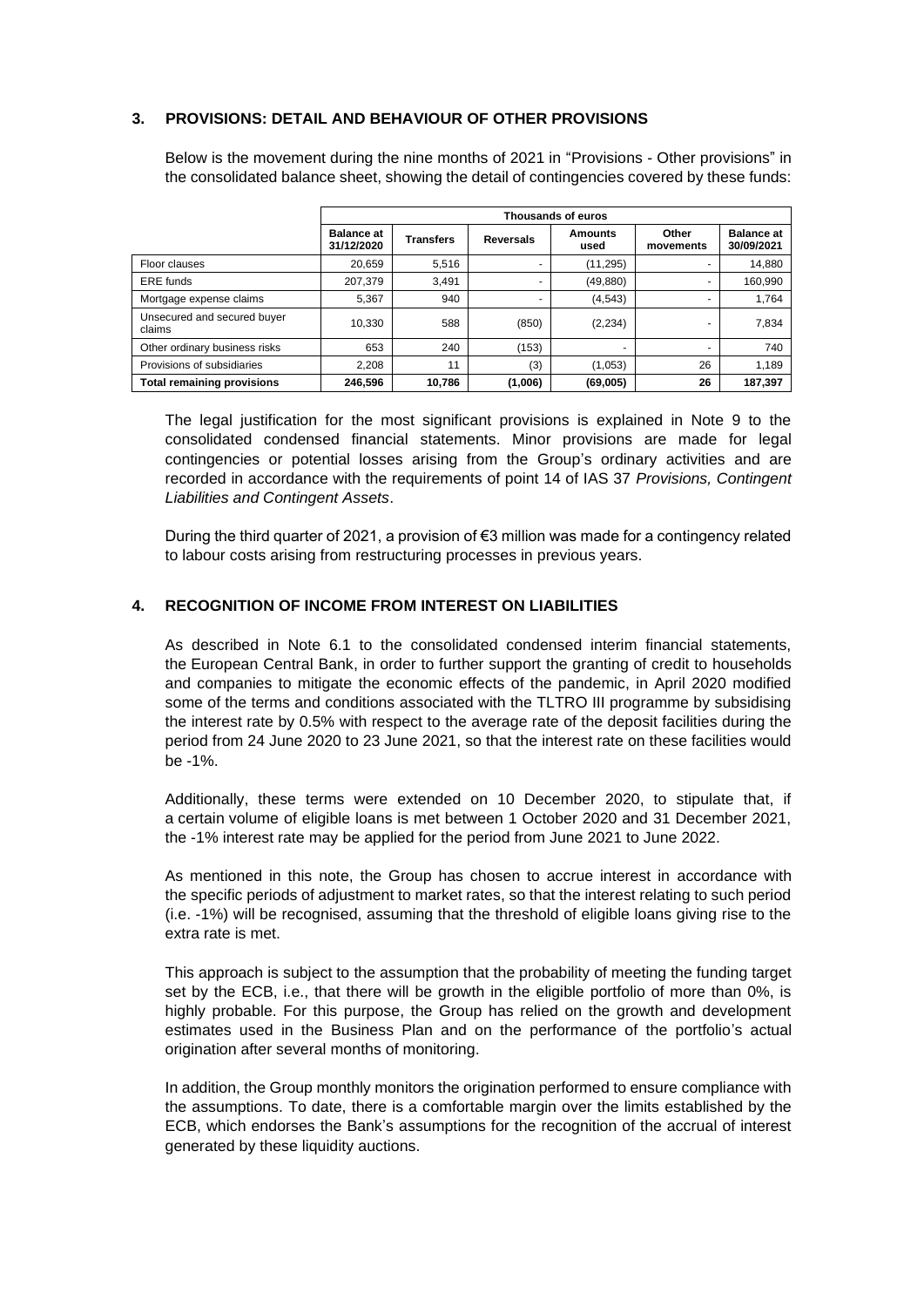#### **5. OTHER MATTERS RELATING TO THE SEPTEMBER FINANCIAL STATEMENTS**

#### *5.1 Treatment of level 3 of the fair value hierarchy for financial assets*

A table reconciling the opening balances to the balance for the nine-month period ended 30 September 2021 for the fair value hierarchy for Level 3 valuations is presented in Note 11 to the consolidated condensed interim financial statements on page 56 of the document.

This table shows the valuations of non-trading financial assets mandatorily measured at fair value through profit or loss, and the valuations of financial liabilities held for trading, which, as you have pointed out, have not changed with respect to the breakdowns presented in the interim financial information for the first half of the year. The Bank has decided to maintain these measurements as at 30 September 2021 since these transactions are either in the negotiation process or have not changed significantly. In any case, these measurements will be reviewed at year-end.

#### *5.2. Explanation of the variation in interest expense*

Note 15.2 to the consolidated condensed interim financial statements presents the breakdown of interest expense, both in the current and prior year, mistakenly. The table with the correct figures is presented below:

|                                         | Thousands of euros |            |  |
|-----------------------------------------|--------------------|------------|--|
|                                         | 30/09/2021         | 30/09/2020 |  |
| Financial liabilities at amortised cost | 60.127             | 84,698     |  |
| Interest rate hedging derivatives       | (38, 251)          | (45, 359)  |  |
| Insurance contracts                     | 1,420              | 10,424     |  |
| Other liabilities                       | 4,899              | 2,137      |  |
| Interest expense from assets            | 16.420             | 7,758      |  |
|                                         | 44,615             | 59,658     |  |

## *5.3. Explanation of changes in "Gains and losses on derecognition of non-financial assets, net" and "Net gains and losses on non-current assets classified as held for sale not eligible as discontinued operations"*

Note 15.11 shows the results obtained from the derecognition of non-financial assets, of which practically the entire amount comprises derecognitions from the disposal of tangible assets, including a land sale by a property subsidiary that generated a loss of  $\epsilon$ 4.4 million. The remaining transactions were immaterial and in line with the transactions recorded in the same period of the previous year.

In addition, Note 15.12 shows the results obtained from impairment and disposal of noncurrent assets held for sale. The variation reflected both the increase in provisions for these assets and the increase in the results obtained from disposal, which mitigated the negative effect of the provisions.

The increase in provisions reflected the effects of the 2020 recalibration at the end of September 2020, which was partially offset by the use of a fund earmarked in principle for a foreclosed asset sale transaction, thus accounting for the increase in impairment losses in 2021.

The increase in sales results is mainly explained by the economic recovery that has taken place in 2021, allowing for an increase in the volume of sales.